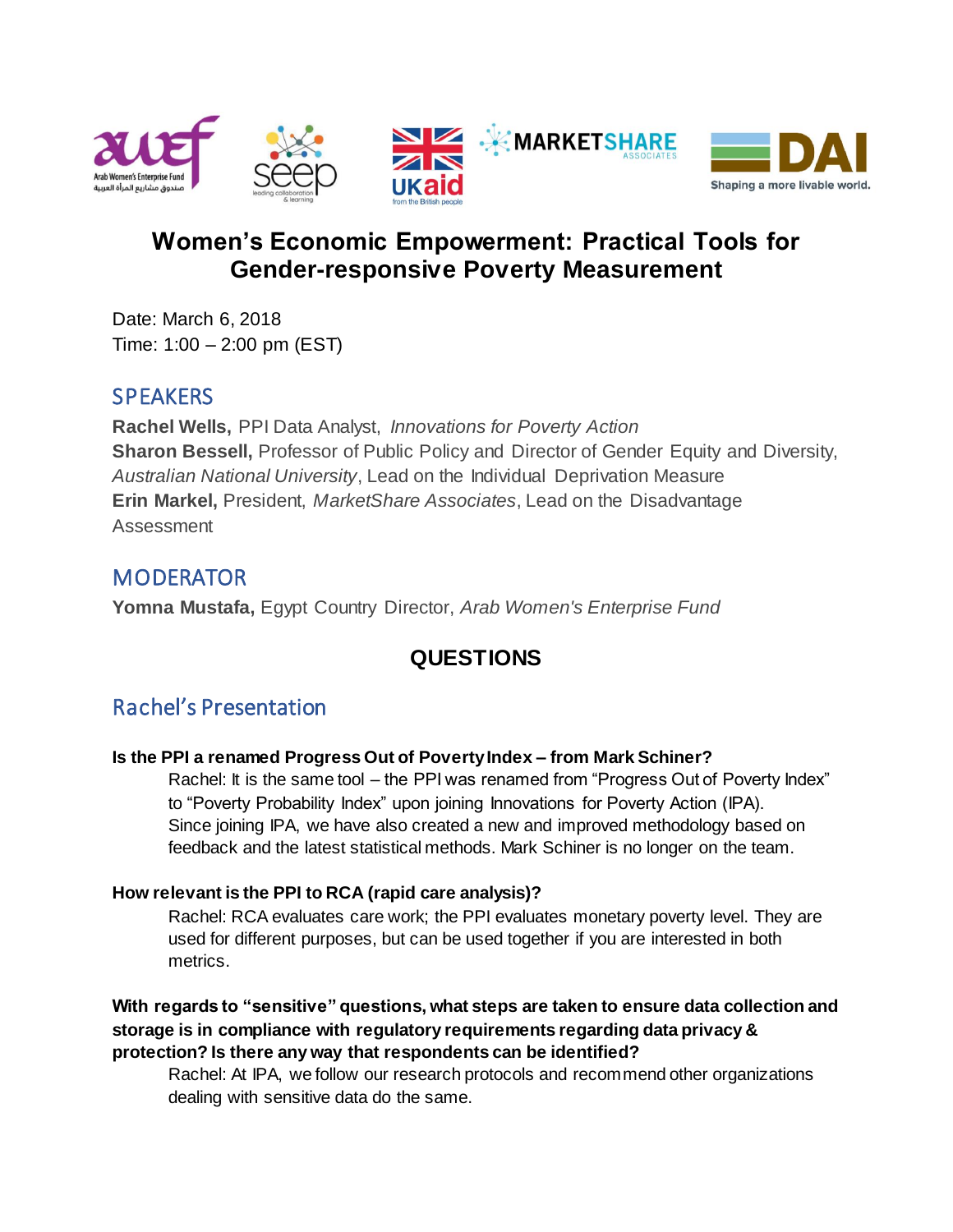[http//www.poverty-action.org/researchers/research-resources/research-protocols](http/www.poverty-action.org/researchers/research-resources/research-protocols)

Sharon: This is very important. IDM data are deidentified and it is not possible to reconnect survey response to individuals. Data are collected and stored in line with ethical protocols.

Also, very important is the training of enumerators to ensure that confidentiality is maintained while data is being collected and during the conversation between enumerator and respondent; and also, to ensure that enumerators understand their responsibilities not to share information provided by participants.

### **You mentioned that the PPI team is currently working on an updated multidimensional poverty index (MPI) using the same methodology used for PPI. Do you know when that will be ready to be shared for public use?**

Rachel: Can't say for sure – but most likely by the end of 2018. That said, we are only piloting in two countries for now, and it will take many years to make it more widespread. If you are interested in prioritizing and funding a specific country, feel free to reach out to me individually.

## Sharon's Presentation

### **Is it possible to use any of the two latter tools in a rapid assessment/humanitarian setting?**

Sharon: We haven't used the IDM as a rapid tool, but as we move forward (and have tested more fully in other contexts) we want to explore a range of possibilities. Our partner - IWDA - used the IDM in Fiji just before cyclone Winston - and we can see that if there is IDM data prior to a natural disaster, it has the potential to be used to track reconstruction and redevelopment

### **Thoughts on any differences in responses inter-generationally speaking?**

Sharon: This is one of the things we want to capture through the IDM - our participatory work showed important differences across generations. IDM data can reveal generational differences. This is an important reason for collecting data at the individual level.

### Erin's Presentation

### **What type of interventions have used the Disadvantage Assessment so far? Could you share an example or two?**

Erin: The interventions have been market systems interventions focused on working with key market influencers (both private and public sector actors) to enhance employment and income for women in various sub-sectors such as in Ready-Made Garments in Egypt and Diary in Jordan and Palestine.